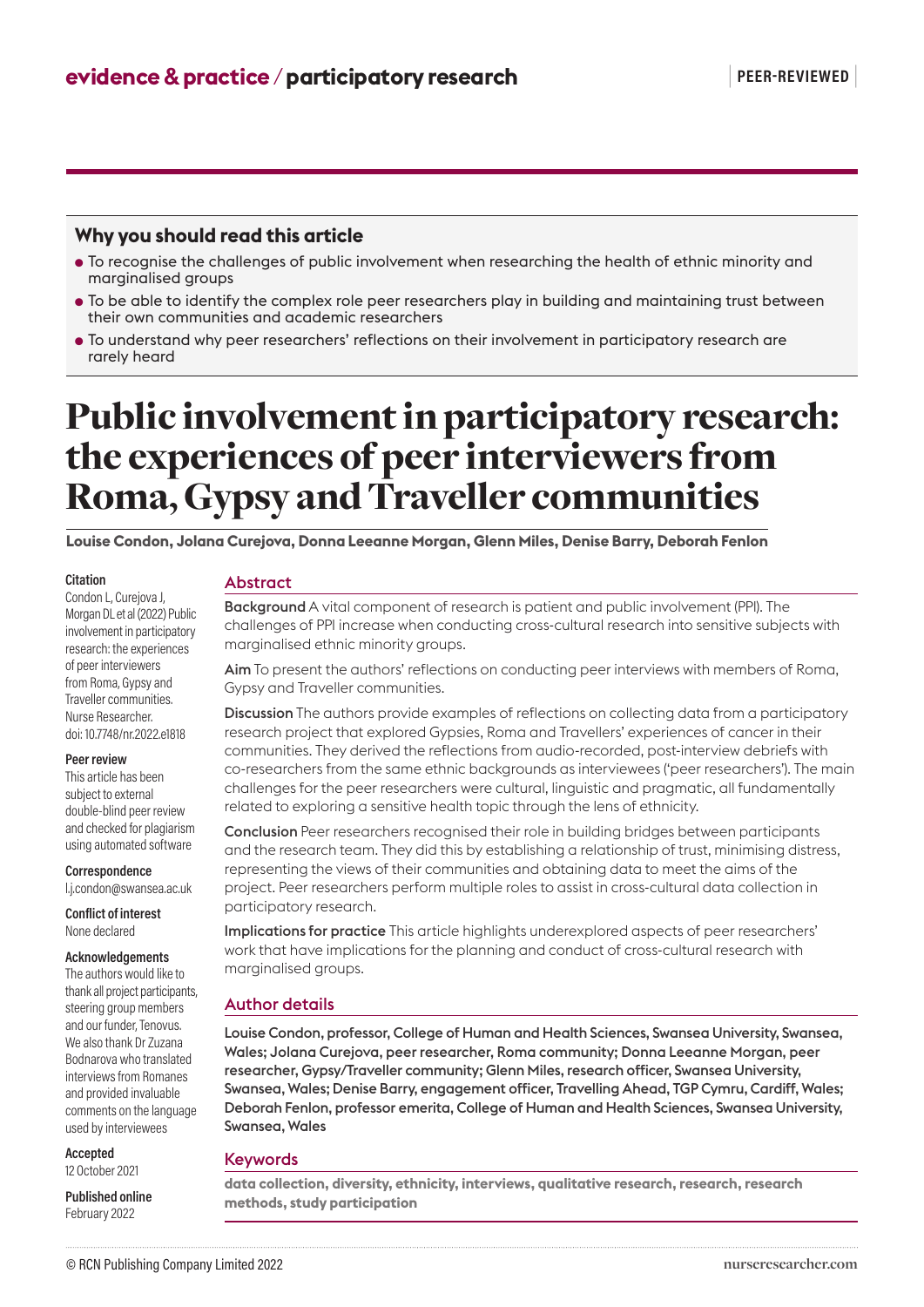# **Introduction**

Patient and public involvement (PPI) is a major focus of policy and practice in health and social care research. The aims of PPI are multiple, including empowering service-users, increasing representation and improving the quality of research (Involve 2012). There is growing evidence that it has positive effects in research, including improving recruitment in studies and increasing its relevance to service-users (Russell et al 2019).

In participatory research, ordinary people generate knowledge in addressing their concerns as members of society (Park 2006), working alongside academics as 'peer researchers' who explore research questions from the perspectives of their own communities. Involving the public as participatory co-researchers is one of the highest levels of PPI (Involve 2012). However, the extent to which PPI continues throughout a study varies – Jennings et al (2018) suggested that involvement can be inconsistent, once funding has been awarded.

PPI is important when studying the health of ethnic minorities, who are less likely to be included in mainstream studies. Roma, Gypsies and Travellers are ethnic minorities who share a nomadic background and history of oppression, and experience severe health inequalities. Gypsies and Travellers are among the oldest ethnic minorities in the UK, while Roma people from continental Europe have migrated to the UK in the 21st century (Condon et al 2019). Peer researchers from a variety of marginalised and vulnerable groups have collaborated with academic researchers to bring about more equitable and open engagement (di Lorito et al 2017); these groups have included Roma, Gypsies and Travellers (Jackson et al 2016, Smith et al 2020). However, it is complex to involve peer researchers from marginalised groups (Freitas and Martin 2015), particularly when exploring sensitive subjects. Participatory research is well-suited to working with indigenous people as it is collaborative, respectful and reciprocal,

reducing the likelihood of oppression and exploitation (Mitchell 2018).

In cancer research, PPI frequently takes place with the most socio-economically advantaged patients, while men, young people and ethnic minorities are often under-represented (Pii et al 2019). Cancer is a highly sensitive subject for many people, often accompanied by fear and fatalistic beliefs (Licqurish et al 2017, Vrinten et al 2017). Studies of Gypsies and Travellers' attitudes to cancer have revealed cultural taboos, which can extend to avoiding saying the word 'cancer' (van Cleemput et al 2007, Berlin et al 2018, Millan and Smith 2019).

The researchers' persona influences the quality and content of qualitative data they collect (Oakley 1981, Richards and Emslie 2000), so it is important to provide contextual detail when reporting studies. Russell et al (2019) promoted better reporting of PPI, including discussing its challenges and disadvantages. Staniszewska et al (2017) developed the Guidance for Reporting Involvement of Patients and Public checklist, to improve reporting of the effects of PPI.

A research area of developing interest is peer researchers' accounts of their experiences of involvement in studies (Devotta et al 2016). In this paper, we will look in detail at peer researchers' experiences of interviewing, using direct quotes from contemporaneous, audiorecorded debriefs that peer researchers made when collecting data.

# **Our study**

We have reported elsewhere on our study of the views of Gypsies, Roma and Travellers concerning cancer prevention, treatment and care (Condon et al 2021a, 2021b). This study was highly participatory, with members of those communities involved in identifying the research topic, bidding for funding, collecting and analysing the data, and disseminating findings. The findings were disseminated through academic routes

## o **Open access**

This is an open access article distributed under the terms of the Creative Commons Attribution-Non Commercial 4.0 International (CC BY-NC 4.0) licence (see https:// creativecommons.org/ licenses/by-nc/4.0/), which permits others to copy and redistribute in any medium or format, remix, transform and build on this work non-commercially, provided appropriate credit is given and any changes made indicated

#### **Permission**

To reuse this article or for information about reprints and permissions, contact **permissions@rcni.com**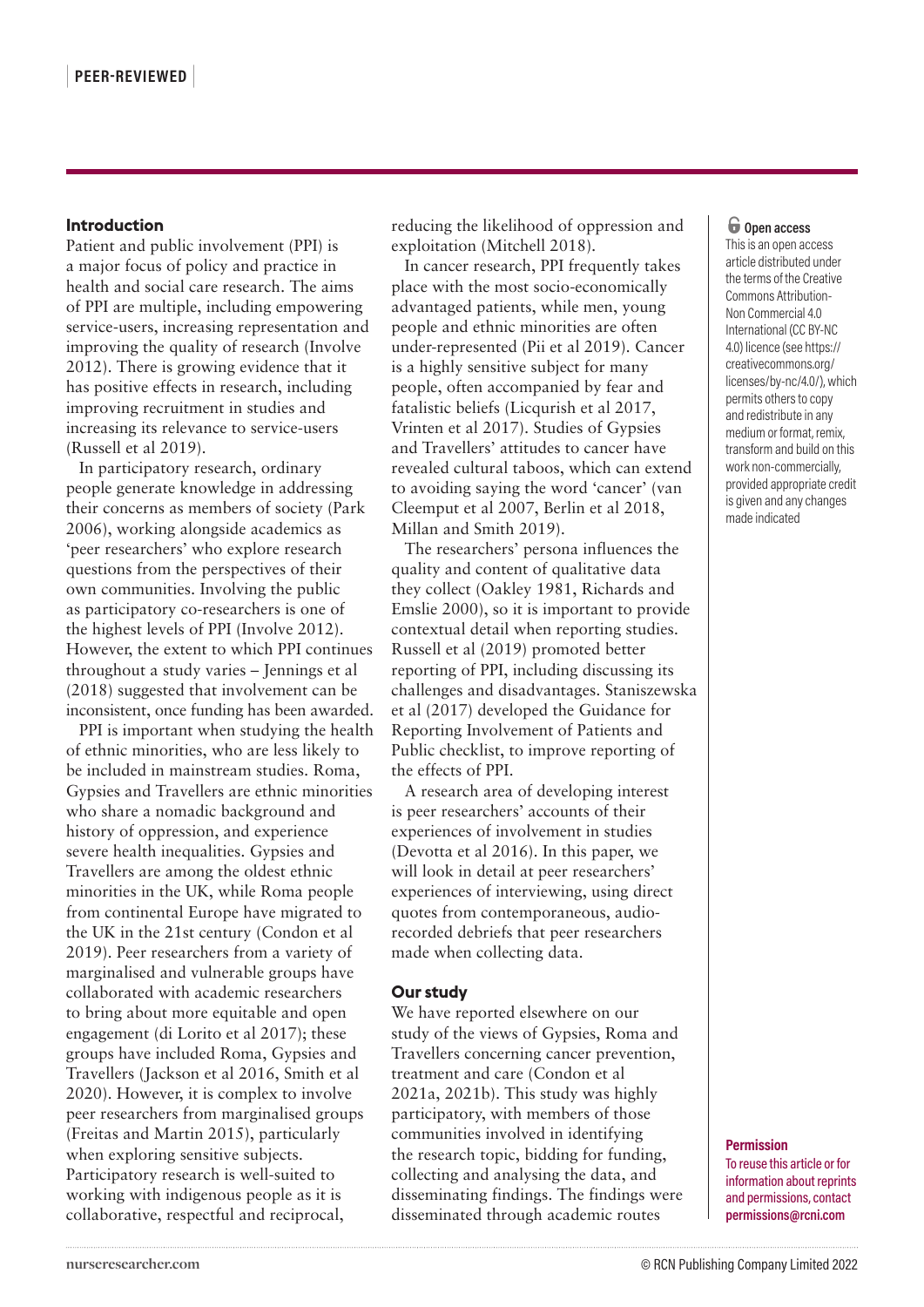# **Key points**

- Post-interview debriefs provide an opportunity for peer researchers to reflect on their experiences and themes arising within the data
- Highly developed communication skills are required when peer researchers interview peers
- Shared ethnicity can be a barrier as well as a facilitator to collecting data about a sensitive subject

such as conferences and journal articles, as well as at workshops to which community members and professionals were invited.

We obtained ethical approval from a university ethics committee before collecting any data. Peer researchers carried out between one and 10 interviews each, with two co-authors (JC and DLM) each conducting 10 interviews. More accurate information may be obtained when participants speak in their own language (Liamputtong 2010), so interviews with Slovakian Roma people were conducted in Slovak or Romanes – a language spoken by people of Gypsy heritage – and subsequently translated into English.

Peer researchers (*n*=6) were women and men aged 18-58 years old from the same groups as the participants – Gypsies, Travellers, and Romanian and Slovakian Roma. They were recruited through thirdsector organisations, had previously acted as advocates for their communities and were accustomed to working with non-Gypsies ('gorje'). All combined the research with other employment and were reimbursed for their time and expenses. It was important to the peer researchers that the interviewees also received a financial 'thank you' for their time and contribution – they had experience of this not being offered in previous projects, which had made their role harder.

Training consisted of a two-hour session on collecting qualitative data, with a focus on ethics and interviewing skills. This brief training was all that was feasible, given the time restrictions of the project and the peer researchers' busy lives. Field notes from peer researchers were collected as audio-recorded debriefs after each episode of data collection; one peer researcher also voluntarily wrote a reflection after her first day of interviewing. Debriefs were unstructured and focused on issues of priority to the peer researchers, such as the process of interviewing and the themes arising. All the debriefs were conducted in English.

When the debriefs were transcribed, it was apparent that they contained valuable insights into the role of peer researchers. We agreed to present these in a cowritten article.

## **Peer researchers' experiences**

**Gaining and keeping trust** The peer researchers believed that their ethnicity was an important factor in participants' willingness to share their experiences of cancer prevention and treatment. A Roma peer researcher said: 'Because it was done by myself, then they had trust.'

When the peer researchers explained the project and the research process to participants, they also vouched for the academic researchers and the funder, Tenovus, using easily understandable language. The peer researchers described Tenovus as running charity shops – something with which the participants were familiar – as well as having a mission to raise awareness of cancer. In this way, they formed a bridge of trust between the participants and the researchers.

Confidentiality was important to interviewees and the peer researchers said they used advocacy skills to reassure participants that their contributions would be anonymised. One Gypsy interviewer commented that an interview could seem like a social visit to a friend or family member, but that the audio-recorder symbolised that the conversation would be shared with others. All the peer researchers noted that the participants expressed themselves more freely before and after the interview. One Gypsy interviewer joked that she would have liked to 'break the rules' to reduce inhibitions by switching on the audio-recorder while the interviewee was simply chatting. On another occasion, a peer researcher listened to the whole audio recording with the participant, to ensure they had said nothing they would prefer not to be recorded.

**Talking about a sensitive subject** Negative attitudes posed a problem in discussing the sensitive subject of cancer.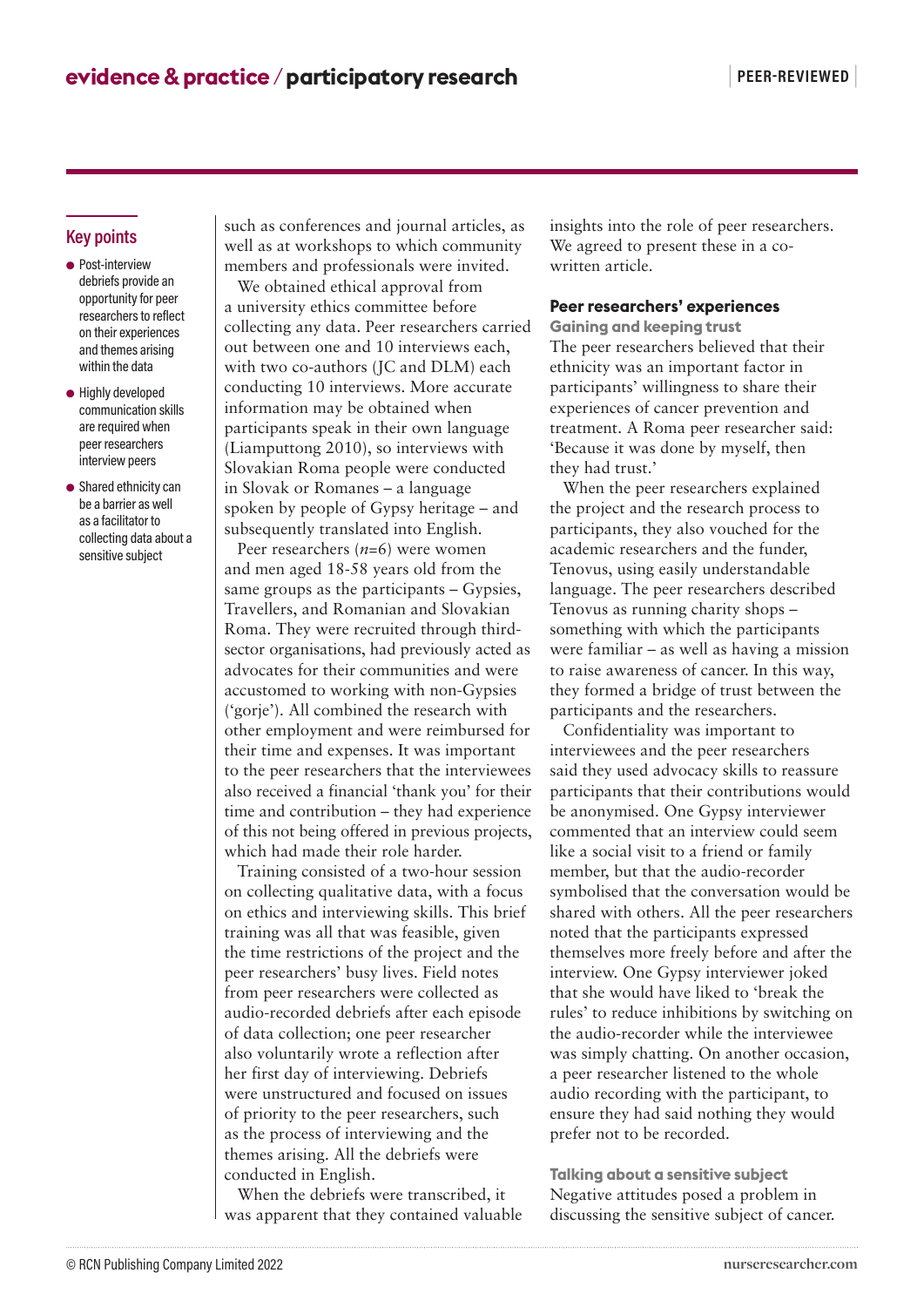The Roma peer researcher commented that the word 'cancer' was not something participants 'easily pronounced or gave the impression of wanting to hear'. This meant she sometimes conducted interviews without mentioning the word, using euphemisms instead. The Romanes translator offered the following insight about the language used: 'In this Romani dialect, cancer is called "džungali", which translates as "ugliness, meanness, dirtiness, evil, etc", or [it is referred to] as "this/that thing" or "this/that sickness"… In this interview, I translated the Romani term "džungali" simply as "cancer".'

This shows how the original meaning and the work of the peer researcher to overcome cultural barriers can be lost in translation. Linguistic issues are infrequently discussed when reporting findings when research data is translated from the original language used by participants (Alzyood et al 2020).

Strong cultural beliefs about modesty and privacy (Okely and Ardener 2013) made talking about disease difficult, especially when female peer researchers interviewed men. One Gypsy/Traveller researcher said: 'I think he didn't like talking to a woman. He agreed to do it because he thought it would be an interesting thing to do… But then he didn't want to go into too much detail with me.'

Some peer researchers and participants considered it easier to talk to a gorje about sensitive subjects, because shared awareness of taboos led to mutual embarrassment. One researcher struggled with mentioning bowel screening as he viewed it as shameful. Thus, paradoxically, a shared ethnic identity could inhibit as well as promote disclosure – this limitation is underacknowledged in existing research, which focuses predominantly on the positives of peer research (Liamputtong 2007, Condon et al 2021a).

Some participants became distressed during interviews when talking about experiences of cancer in their families. Peer researchers responded to this by offering

them a break (as suggested in training), then continuing if they wished. Most participants did resume the interviews – peer researchers considered this was because they were committed to telling their stories (Box 1).

# **Using interviewing techniques to acquire in-depth data**

A shared cultural background could pose a risk when collecting data because much is understood without being made explicit when members of a close-knit community discuss a topic among themselves. One Gypsy researcher said that to obtain data understandable to the gorje, she asked interviewees: 'Can you try and explain it as though you are explaining it to someone who doesn't know?'

When training the peer researchers, we discussed a provisional interview length of around 30 minutes, derived from the lead author's experiences of interviewing people from marginalised and socially excluded groups. However, it was sometimes difficult for the peer researchers to sustain conversation for this long, with the average interview lasting only 15 minutes.

All the peer researchers said there was a cultural aspect to interviews being shorter than anticipated. First, asking probing questions highlighted that this was an interview, not a social occasion, and bordered on cultural unacceptability. This was exacerbated when talking about a sensitive subject, with peer researchers attempting to strike a balance between minimising distress and obtaining data. One Gypsy/Traveller researcher said: 'It was still… quite raw with him. He went in as deep as he wanted to, you know? And I didn't want to push… I didn't want to

#### **Box 1. Responding to a participant's distress**

#### **Gypsy/Traveller peer researcher**

'He did get emotional because there was a close personal connection… he was a typical male, trying to hold it all in, but I could see from his face… so we stopped for a bit… He wanted to continue… to go back over a couple of things that he thought he could add.' **Roma peer researcher**

'After a little break, during which the lady drank water, I reiterated that we do not have to continue. However, the lady herself asked me to resume.'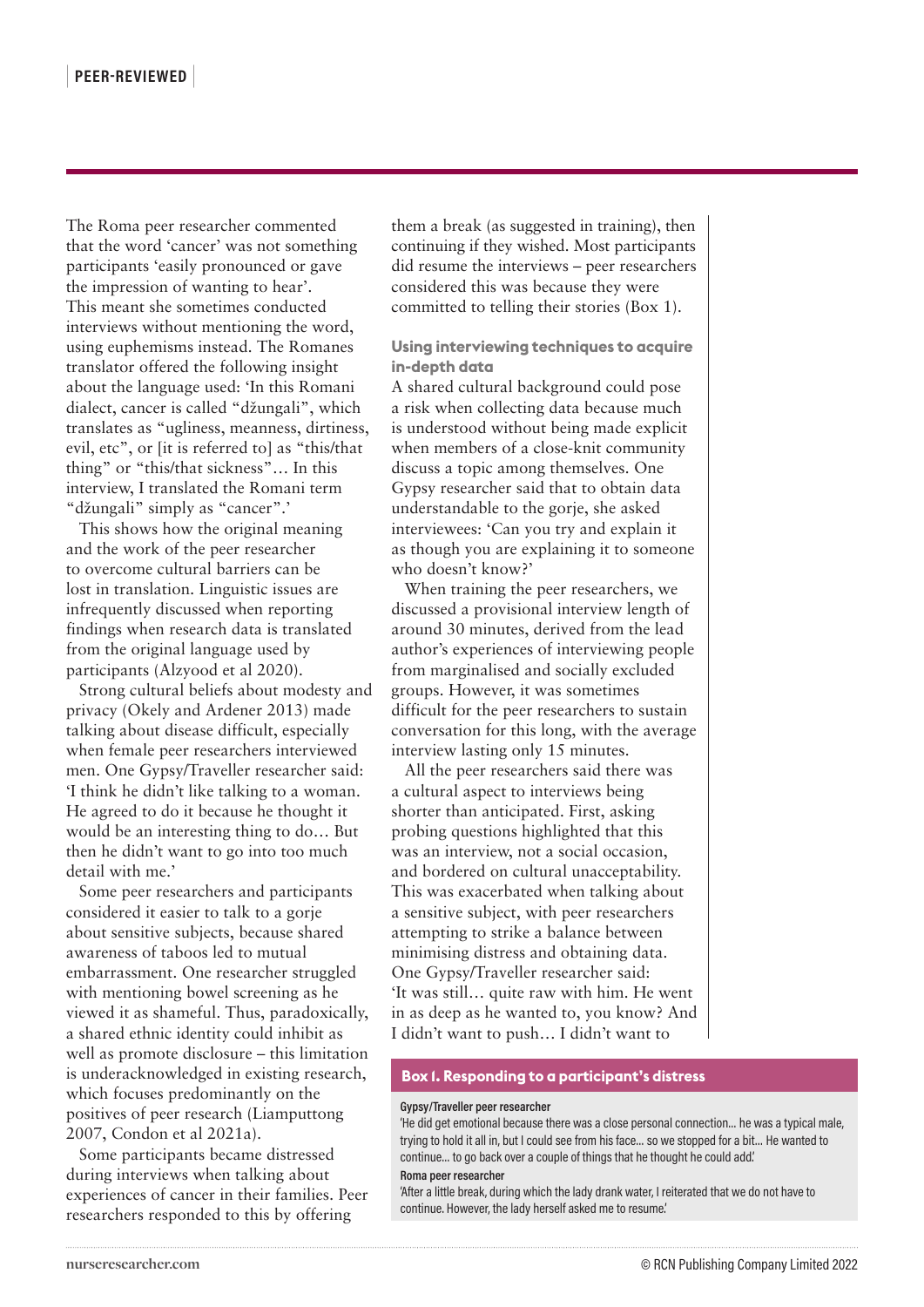lose the information we had, like pushing too much… A little bit of information was better than none.'

Secondly, peer researchers said Gypsies and Travellers have a straightforward style of communication. One said: 'With a lot of Gypsies, they tend to be "cut and dry"… They will answer in a cut and dry manner… no matter how much you try and draw it sometimes.' However, participants who were more highly educated, such as a teacher, were considered more willing to talk at length.

**Considering the effects of participation** Peer researchers initially had concerns about how participation would affect interviewees. The ethics committee highlighted the issue of potential distress and we made plans to manage this, such as seeking support from a nominated family member and offering a leaflet with helpline numbers.

But after collecting data, the peer researchers decided that participants had enjoyed and benefited from being interviewed. The Roma researcher explicitly stated the value of giving voice to seldom-heard people (Box 2).

One concern for peer researchers and other potential gatekeepers that arose when we were designing the research was interpreting data as being representative of their ethnic group. For instance, a Roma pastor told a researcher that he was opposed to his congregation being involved in the project because he disagreed with participants being selected according to

# **Box 2. Positive and negative impacts of participation**

#### **Roma peer researcher**

'I could see the positive impact… suddenly, there is someone who is interested to hear their view, to hear about them and their lives, and I think that is the most positive aspect of the whole project.'

#### **Gypsy/Traveller researcher**

'I felt really privileged, especially the last person I interviewed, because… he opened up to me.' **Roma peer researcher**

'Something resonates with me following the interview [about] experience of racism. She talked about not getting the right treatment or refused a treatment altogether… purely on grounds of her ethnicity, being Roma; [this] evoked the sense of injustice in me.'

their ethnicity, saying, 'This is not a zoo.'

Peer researchers agreed with the concept of interviewing community members, but they were also concerned about 'placing' or defining people by their ethnicity (Liamputtong 2010). A Gypsy peer researcher reflected after one interview, 'It may not be 100% true representation of all Irish Travellers because of the differences of being more educated maybe.' Thus, peer researchers critically reflected on issues of sampling and the generalisability of qualitative data.

At a personal level, peer researchers considered they benefited from involvement because they enjoyed interviewing and felt they were contributing to better awareness of cancer in their communities. One adverse effect for peer researchers was being distressed by interviewees' painful experiences of discrimination and racism (Box 2).

### **Discussion**

The experiences of peer researchers, particularly those from marginalised groups, is underexplored in PPI (Pii et al 2018). These reflections are relevant to participatory and cross-cultural research and highlight peer researchers' skills in collecting data (Box 3). Peer researchers are often relegated to the role of 'watching the experts at work' (Bissell et al 2017), but they led on data collection in this study, and used their social and cultural skills to obtain data that met its aims and objectives.

Establishing trust is important in crosscultural qualitative research. Roma, Gypsies and Travellers are often mistrustful of people from outside their community, particularly authorities and institutions, which lessens their participation in research (Brown and Scullion 2010). It is therefore vitally important to include members of the community in the research team, to reassure participants and encourage openness (de las Nueces et al 2012, Di Lorito et al 2017). Participants were reticent about being audio-recorded, and the peer researchers strove to give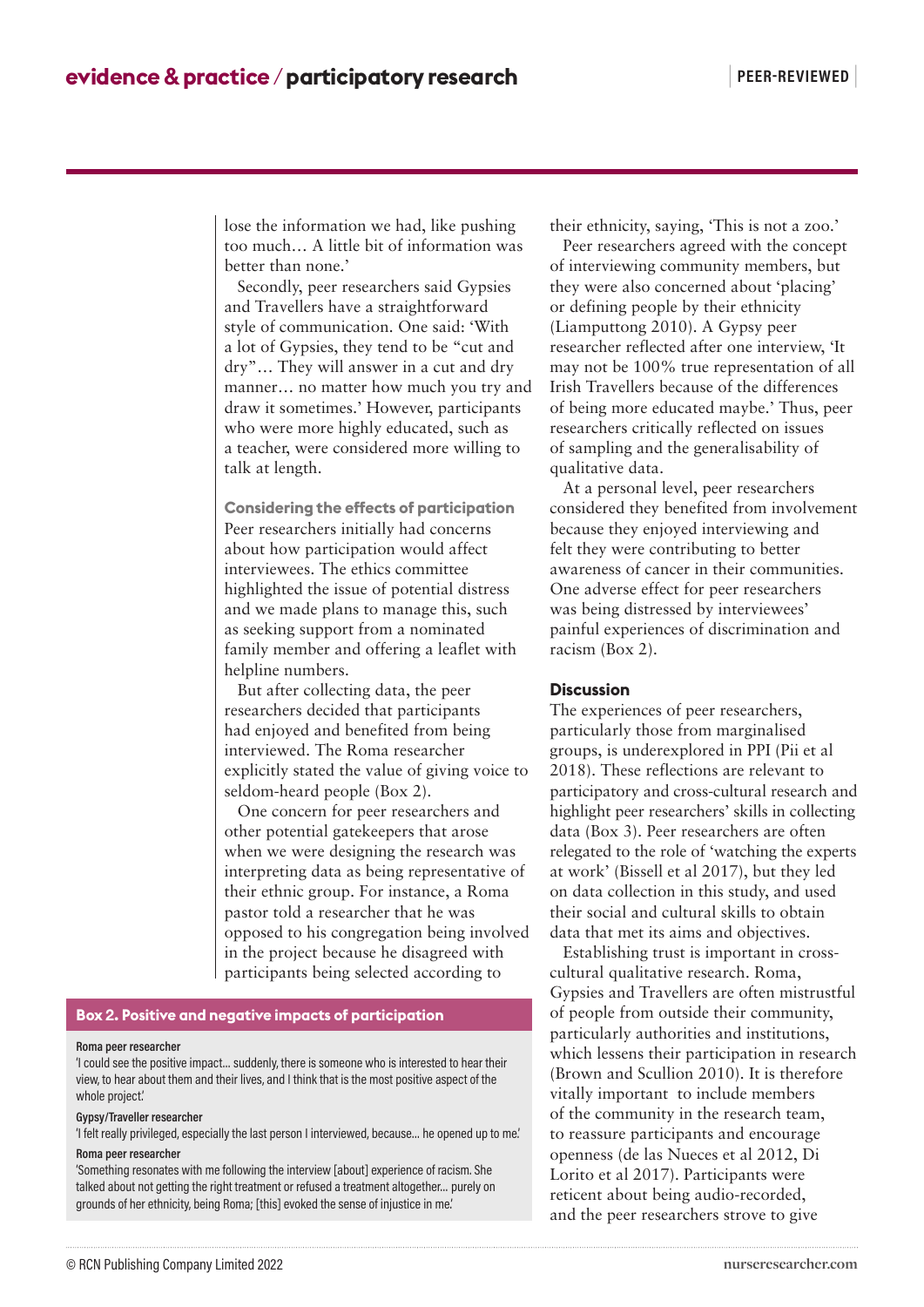reassurances about anonymity. PPI can improve recruitment and raise capacity and capability among peer researchers (Russell et al 2019).

However, it is rarely noted that shared ethnicity can be a barrier as well as a facilitator to collecting data. In our study, peer researchers identified their shared ethnicity as a two-edged sword that could assist in achieving openness in discussing experiences, but also inhibit disclosure. This was linked to cancer being a taboo subject in their communities and thus embarrassing to discuss. In addition, there were cultural barriers to conducting an in-depth interview containing probing questions.

Shared ethnicity provided an entry point to participation, but researchers then needed to use their skills of social interaction to obtain data. Romanesspeaking peer researchers showed ingenuity in conducting interviews without mentioning the word 'cancer', which has powerful negative connotations. Gypsy/ Traveller peer researchers were challenged by gender stereotypes of women not discussing sensitive health topics with men. All peer researchers demonstrated a sophisticated understanding of how to support interviewees to express their views to the extent they wished, while also attempting to obtain high quality and relevant research data.

De Freitas and Martin (2015) commented on the different levels of readiness of people of different ethnicities to participate in research, which relates also to socio-economic status and educational background. In this study, many participants were not expansive about their views or confident about what to say, and peer researchers provided reassurance that their views were valued. For Roma, it was important to speak in their own language.

Peer researchers were aware of their dual role and the need to belong to two camps – the community being studied and the research team – acting as mediators between them both. The pastor's comment about research participants potentially

being 'animals in a zoo' highlights the importance of doing research with people rather than to them (Involve 2012). Minority groups may rightfully be distrustful of a system that overlooks their needs and researchers must build bridges to ensure their inclusion.

Emotional labour was required to obtain the data required and debriefs were a good way of supporting peer researchers to reflect on their multiple roles. In these debriefs, issues not previously considered, such as the inherent barriers of shared ethnicity, were raised. Peer researchers are rarely involved in analysing the data collected in the study (Jennings et al 2018), as they are often no longer involved at that point due to the pressures of time and funding. However, the debriefs gave them the opportunity to identify themes, which became the foundation of data analysis. Their involvement provided assurance that themes were not just a product of academic insights.

### **Conclusion**

PPI is a policy ideal and increasingly a prerequisite for research funding, but there remains a lack of transparency in how it is reported. This article has illuminated the strategies used by peer researchers to collect data about a subject of great sensitivity in their communities, demonstrating their ability to create the trust. When exploring the views of vulnerable and excluded groups, peer researchers perform multiple roles to bridge the gap between the researchers and the researched.

#### **Box 3. Skills used when interviewing peers about a sensitive subject**

- » Explaining confidentiality and anonymity
- » Extending trust to the academic team and funder
- » Stimulating conversation
- » Overcoming shared cultural barriers and taboos
- » Being sensitive to participants' cultural expectations of questioning
- » Collecting and recording data relevant to the research's aims
- » Supporting participants if they are distressed
- » Managing one's own identification with participants' experiences for example, discrimination and racism